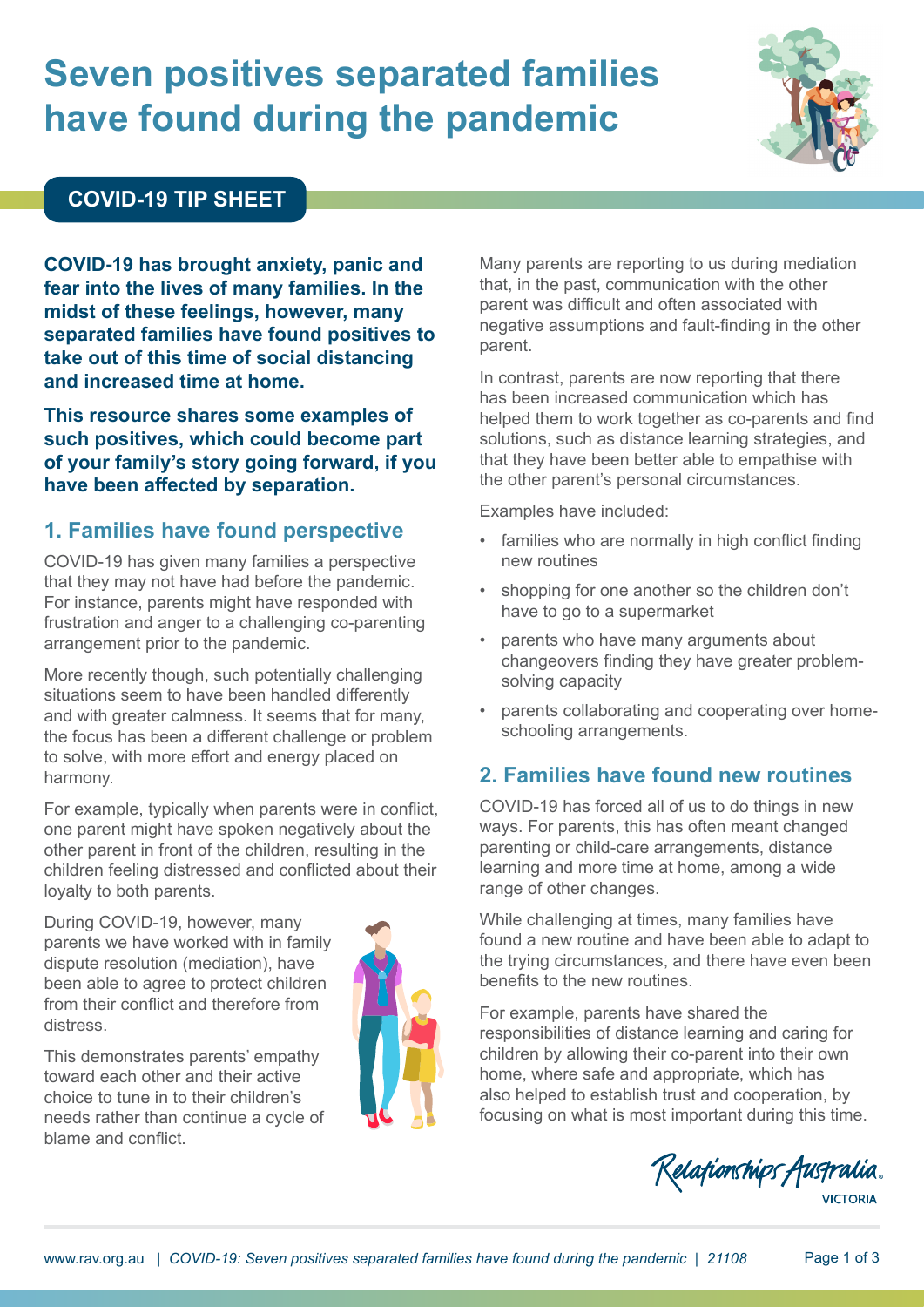#### **3. Families have been able to work around practical differences for the first time**

The changed circumstances have brought newfound opportunities around co-parenting and shared parenting arrangements.

Issues such as changing a drop-off arrangement to a different suburb a few kilometres away may have been a major obstacle pre-COVID-19, but now many parents are telling us that they're finding ways around some of these practical problems for the first time and they hope to continue to work together as co-parents moving forward post-COVID-19.



responses.

Similarly, families have been able to be cooperative in adjusting arrangements to assist each other to manage their work commitments, particularly working from home commitments, while caring for children at home.

This has occurred even in the context of ongoing negotiations about longer-term parenting arrangements.

#### **4. Families have 'checked in' before they criticise**

The pandemic has enabled some families to be more constructive with how they 'check in' with the other parent.

Sometimes, when a child tells one parent something concerning which relates to the other parent or time spent with them, parents may contact each other, at times

in a reactive and upset emotional state. Such an approach inevitably leads to a defensive reaction and can escalate the conflict. While parents, naturally, have many valid reasons to be concerned during COVID-19, some have been far more constructive in the ways they have 'checked in' and, not surprisingly, have received better

## **5. Families have found things to be thankful for**

COVID-19 has enabled those who are healthy and well to be thankful for their health and other positives in their lives. Thankfulness and the expression of gratitude is encouraged in positive psychology, and has now been utilised by many sporting teams, including in the AFL, as well as business and other areas of life.

Some families have introduced new rituals that highlight and reinforce the positives, which in turn promotes healthy relationships between parents, family members and with children.

For example, families have had discussions with their children each day about what they are thankful for, to reinforce the positives during this difficult time.

# **6. Families have learnt to communicate in different and in more helpful ways**

COVID-19 has meant that some parents have picked up the phone and had a conversation with the other parent (where it was safe to do so), or communicated in other constructive ways for the first time in a long time.

Separated parents have reported that they are more confident and comfortable trying to communicate in different ways, often resulting in less conflict and ultimately children feeling increased safety and security during the pandemic.

# **7. Families are more involved in their children's day-to-day experiences**

Some parents have enjoyed becoming more involved in the day-to-day experiences of their children's lives, particularly those parents who may have had less time than they desired with their children in their usual parenting arrangements pre-COVID-19.

For other parents, periods of lockdown and remote learning have provided an opportunity to understand their children's educational and learning requirements, as well as a greater comprehension of the individual needs for children.

This new insight will indirectly assist with parents having a shared developmental perspective postseparation for each child and we hope will promote a new way for families to work together moving forward post-COVID-19.